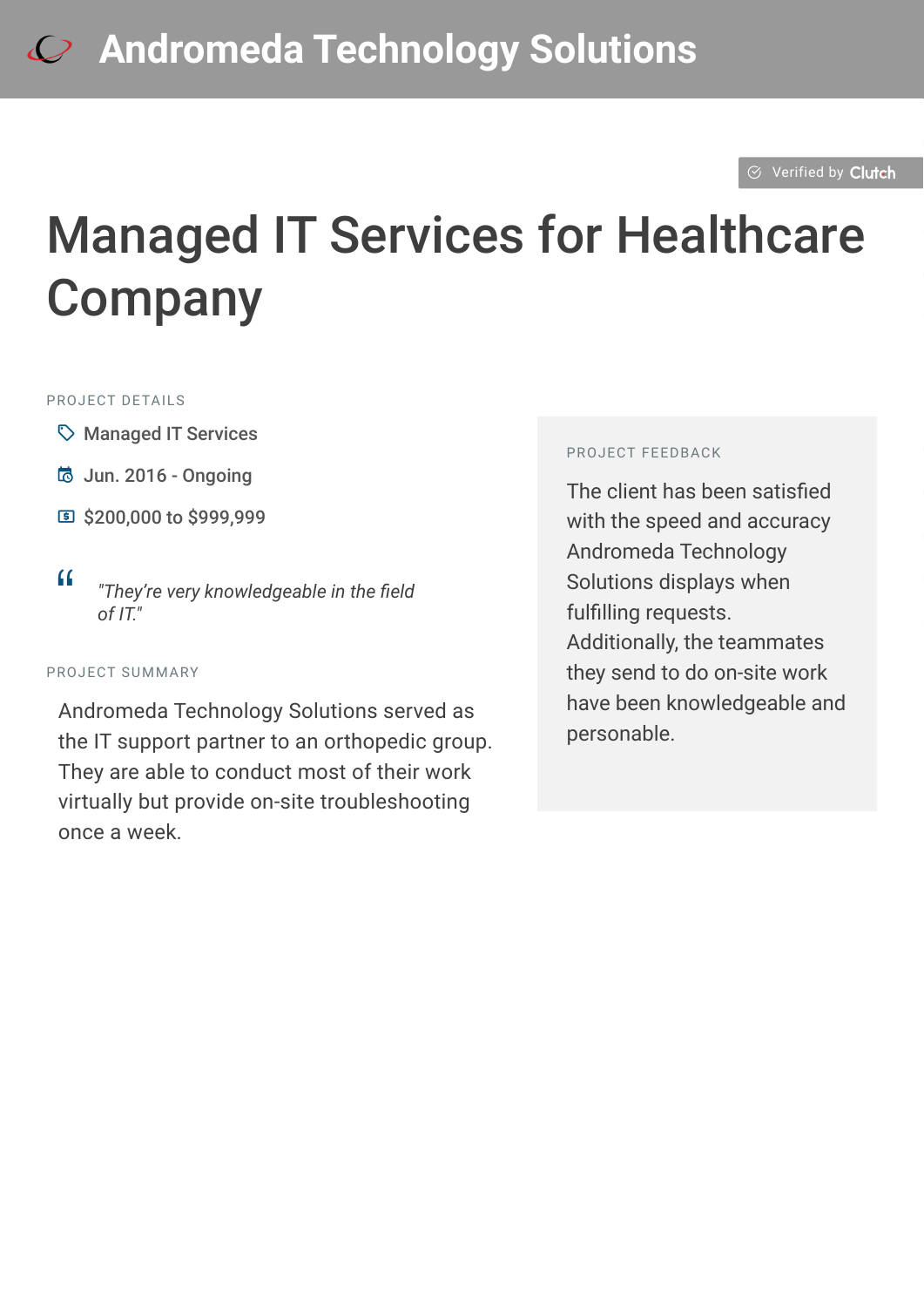# **[A](https://clutch.co/profile/andromeda-technology-solutions?utm_source=case_studies&utm_medium=logo)ndromeda Technology Solutions**

## The Client

### Introduce your business and what you do there.

I'm a clinical consultant for an orthopedic group.

## The Challenge

#### What challenge were you trying to address with Andromeda Technology Solutions?

They provide IT support for us, helping us function on a daily basis.



- **E Healthcare**
- 9 11-50 Employees
- $\circledcirc$  Chicago, Illinois

#### CLIENT RATING



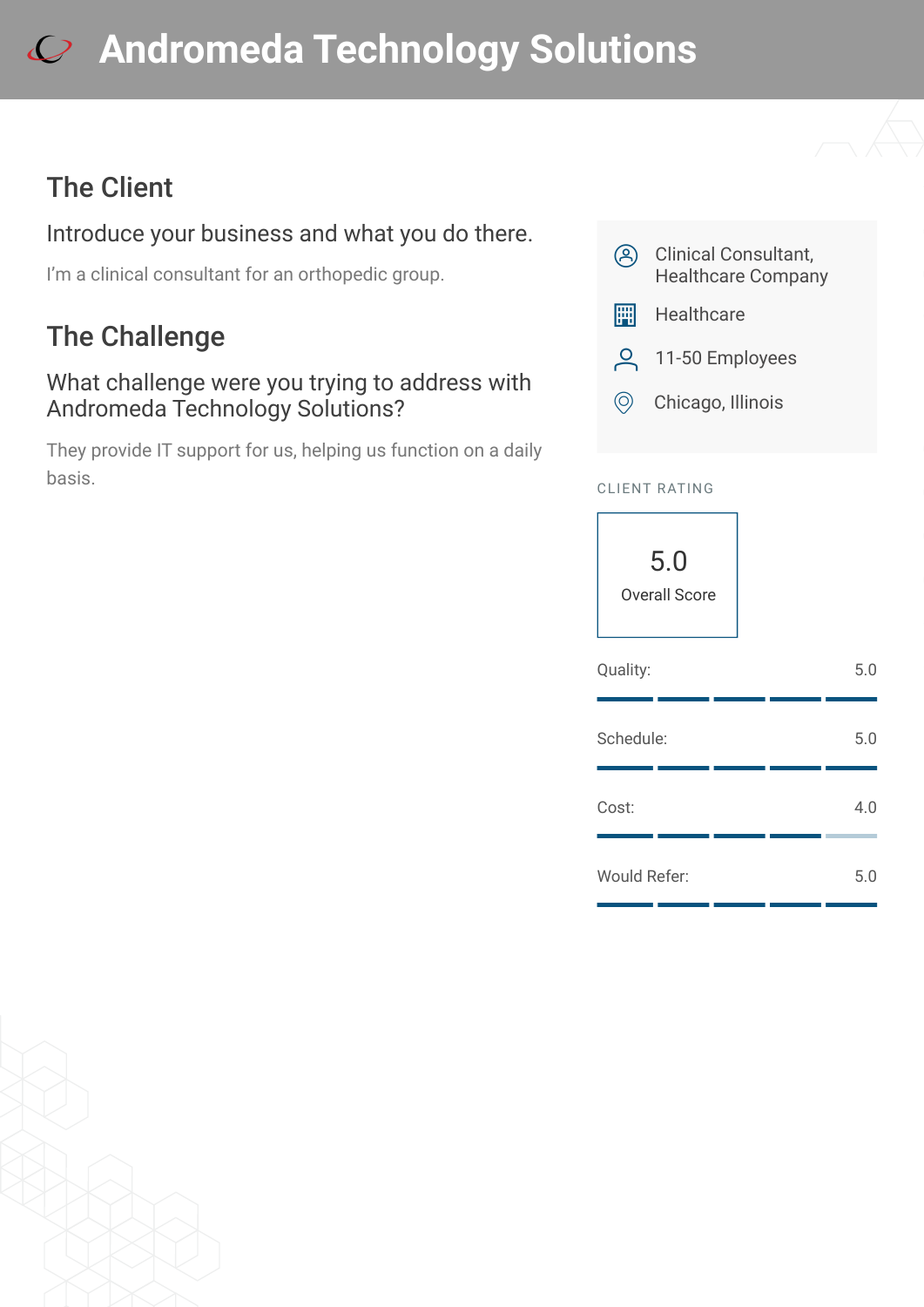# **[A](https://clutch.co/profile/andromeda-technology-solutions?utm_source=case_studies&utm_medium=logo)ndromeda Technology Solutions**

## The Approach

#### What was the scope of their involvement?

They provide online and in-person IT support. Once each week, they provide us with on-site technicians and support resources.

### What is the team composition?

Our main point of contact is Christine (Service Advocate), but we also work with Carl (Director of Sales) and Tony (Director of Operations).

#### How did you come to work with Andromeda Technology Solutions?

We've been working with them for over five years, which is longer than I've been at the company. I'm not sure how we originally got in contact with them. We're currently in the process of constructing a new building for our company. They're setting up our systems and IT needs at that new location.

### How much have you invested with them?

We've spent over \$200,000 on their services.

### What is the status of this engagement?

We've been working with them since around June 2016.

## The Outcome

#### What evidence can you share that demonstrates the impact of the engagement?

We're always satisfied with their work when they close out tickets. The on-site team has been knowledgeable and personable.